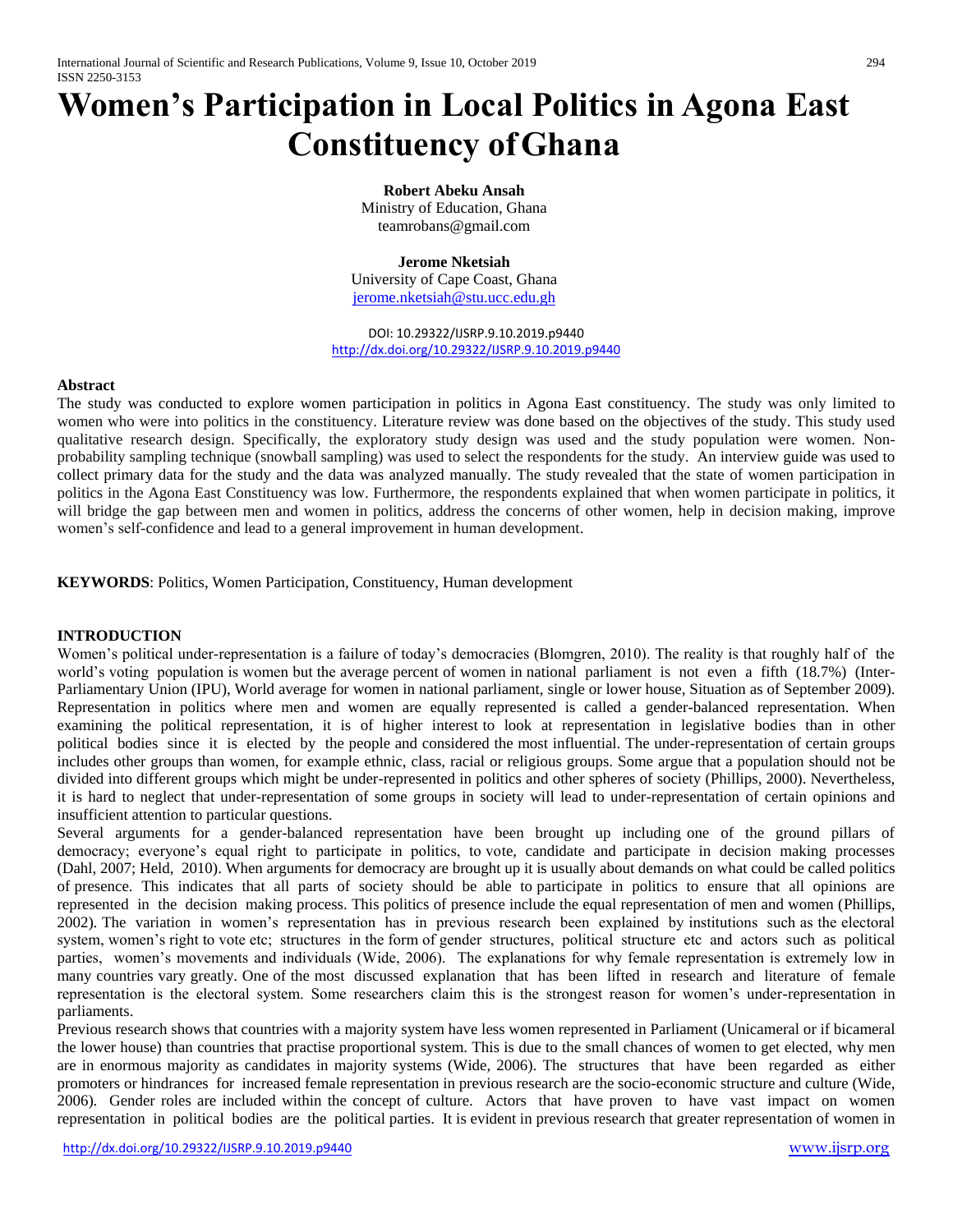the decision making bodies of parties that elect candidates for elections lead to a higher number of female candidates and eventually higher representation of women in legislative bodies, nationally and locally (Wide, 2006). Studies made of women's political representation have mainly focused on western democracies, and especially the US. There is relatively weak statistics and data on female participation in politics of poorer countries (Wide, 2006).

Many studies made in this field observe women legislatures' impact on policy (Poggione, 2006). Much focus is aimed at examining the differences between men and women in legislation and their different impact on policies. Results from previous research mainly suggest that women politicians are more committed to welfare policies concerning children, women and family (Poggione, 2006). I consider that this aspect of women's representation have already been fairly well explored, although not to imply that no more research needs to be done in that field in the future. It is estimated that the percentage of women's representation in the legislature ranges from 17% in the European parliaments to 5% in the Arab States (Kethusegile-Juru, 2002). In Africa, the average percentage of seats occupied by women parliamentarians was 13% in 2002. This is in stark contrast with other statistics on women.

In Africa, women constitute slightly over 50% of the world population. They also account for 65% of the world working hours. In the economic front, women make vast contributions through agricultural work, marketing and wage labour, contributing 80% of productive agricultural labour worldwide. In rural areas of Third World countries such as Kenya, women provide 60-80% of agricultural labour yet women receive less than 10% of the world's salaries and own less than 1% of the world's real estate. In fact, only 14% of elected members of parliament (both upper and lower houses) in the world are women (Bowman, Grant, & Kuenyehia 2003). The apparent invisibility of women in politics is a worldwide phenomenon. Poor representation and low level participation is not a recent trend in Kenya: women make up to about 52% of the population and they are always the majority voters with a turn out exceeding 55% in polling stations countrywide. In spite of these statistics women participation has been minimal at the public policy and decision-making levels (Yiapan, 2002).

In excising the right to participation the men and women shall have an equal opportunity in involvement in the political system in many forms from voting in elections, holding a position as a legislator, ministry, and judge or to be a head of the state. To put in other words the women and men in exercising their rights to participation is entitled to exert influence in the decision making process through public debate, and dialogue with the representatives they elected or through their capacity to organize themselves; or exercise public power by holding public office at different levels of administrations- local, regional, national and international (Abdi, 2007). The realization of the effective participation in both women and men in the political and decision making process in an equal manner is the obligation of the state.

The exclusion of women in political participation and decision making processes was one inherited by human history. Even when democracy had birth ancient Athens in 5<sup>th</sup> century BC, the exclusion of women from political participation and decision making was existed. The Athenians women had no right to vote or to participate in the democratic process and even they had not considered as citizens. The only Athenian men had a right to attend meetings of the assembly, a meeting of the citizen body which was called more than 40 times per year (Bentley et al., 1995). The absence of women in the involvement of the decisions of the assembly had deprived them to have a right to speak and to vote at the assembly. This also prevented from them to have a chance to directly determine what the law should be. The other European countries women had neither a right to political participation nor involve the decision making and public affairs before 20<sup>th</sup> century. At the beginning of the 19 centuries Britain's electoral system was far from democratic. The British electoral system was male adult suffrage and did not provide the means for fair and equal representations. The right to vote and be voted was restricted to men. Women had no role in the political sphere of the country. This had result the rise of the suffragists (women campaigned to win the vote) (Bentley, Dobson, grant, & Roberts, 1995). Despite the efforts of the chartists, a mass movement of mainly working people who demanded universal suffrage in the late 1830s and 1840s, it was not until 1867 that the second reform Act was passed. Just after the end of the First World War Britain was fully recognized the women's right to political participation and decision making process (Bentley et al., 1995).

Although these efforts were become fruitful in some areas, women are not still having an enough space in the political involvements. This is true in many countries of Europe, Latin America, Asia and Africa as UN Human Rights Committee has found that "the right to participate in the conduct of political affairs is not fully implemented everywhere on an equal basis…."(UN Office of the High Commissioner for Human Rights & International Bar Association, 2003). In African countries women have lacked an enough space in both political engagement and decision making process. Although the whole African constitutions and laws enshrined provision that recognize the right of women to equally participate in politics, African women is the most disadvantageous and marginalized groups in political arena. Because this the result of several underlined and perceptible factors. One of the most remarkable factors was the African customary and traditional laws which were based on the patriarchy supremacy (Abdo & Abegaz, 2009). For example the African traditional assembly leaders were male dominant; male has exercised the power of the law making, decision or policy making and leadership of the African society traditionally and even religiously. Women had neither decision nor had the right to sit and speak or vote at the assembly. The ignorance of the African culture in women's role of traditional leadership was hampered the current political participation and decision making involvements of the most African women, though many African nations made affirmative action's to enabled women's equal participation in politics. According Quadri Nigeria (and other African countries) lives in a patriarchy society where the women's place is said to be in the kitchen. She can't go against the wish of her husband. And within political groups, the woman is seen as a threat that must not be allowed to thrive (Charles & Tayo, n.d).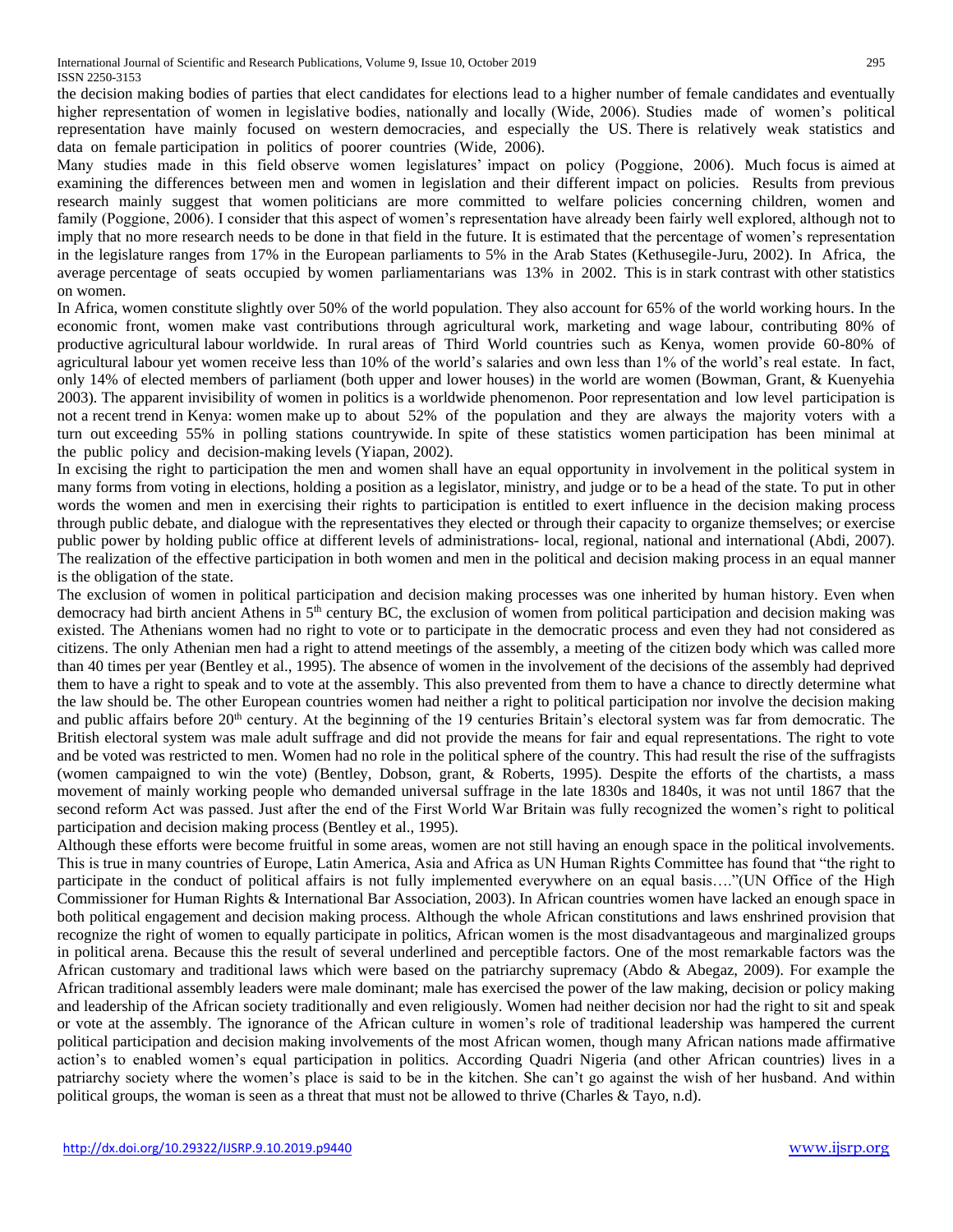The experience that women in Ghana face in their bid to enter into the political arena is not entirely different from what is happening elsewhere in the world. For instance, according to Sossou, (2011), women in Ghana are underrepresented in the sense that few of them hold political offices or participate in formal political organization. Their invincibility can be documented at all levels of government. She went on to state that two interrelated factors explain the political underrepresentation of women in Ghana. First, politics is viewed by most people including women as the quintessential male sphere of action, one in which women are both unwelcome and ineffective. Second, most politically active women are members of the elite group. Better educated and wealthier, these women pursue a political agenda that reflects their class rather than their gender interests.

In emphasizing the ordeal women go through as they try to take part in the socioeconomic and social-order, the Ghana Statistical Services, in their Population Data Analysis Reports for 2005 stated; 'Male-dominance is a key aspect of the Ghanaian social system and the woman's role and status are recognizably inferior to those of the man in almost all aspects of social, political and economic life. Custom, law and even religion have been used to rationalize and perpetuate these differential roles to the extent that women themselves seem to have accepted and internalized them'. The role women can play in the development of Ghana, especially when given the opportunity to partake in decision-making processes, cannot be overestimated. For instance, during the struggle for independence, women played substantial role in the Convention People's Party (C.P.P.), where Kwame Nkrumah, the leader of the party noted, "In the struggle for independence one market– woman in Accra, and there were fifteen thousand of them, was worth any dozen Achimota graduates" (Deku, 2005). This shows the importance of women for the CPP politically. Due to the significant role they played, Nkrumah himself suggested this by his axiom that "the degree of a country's revolutionary awareness may be measured by the political maturity of its women" (Deku, 2005).

# **Statement of the Problem**

Women constitute more than half of Ghana's population and contribute immensely economically and socially towards the socio–economic-development of the nation. Unfortunately their participation at all levels of decision-making in Ghana is very low. This can be attributed to the daunting challenges women have to face in their quest to enter into politics. Some of these challenges range from lack of funds to organize campaign, cultural stereotypes that consider women to be better fit for the reproductive duties such as child birth and the domestic chores that support the proper growth of the family which in most cases are never quantified (Ballington, 2005). It cannot however be overemphasized that every nation, worldwide needs the role of women in decisionmaking at all levels. This has led to the proliferation of nongovernmental organizations and feminist groups who claim to be empowering the women to take their rightful places in decision-making in all spheres of life. Many nations like Ghana have gone a step further to create ministerial portfolios, legislated and also mainstreamed gender issues all in a bid to change the perception about women and also give the needed support to issues that hinder the development of women.

Despite such an illuminating picture painted about the capabilities of women in Ghana, women's participation in decision-making at the community, district, regional, and national levels have met some challenges. This has led women groups to advocate for a fairer representation of women in decision-making processes both at the district and national sphere. Ghana's democratic dispensation allows for representation at both the local (district) and national (executive, legislature, and judiciary) levels. Ghana's democracy without equal participation by women in public decision-making, policies are likely to be gender-blind, causing deleterious short- and long-term effects on women, children and families (Sossou, 2011). The Ghanaian society can function better for all its members when both men and women are equally represented in development processes, public policy making, political participation and decision-making processes. Despite all these effort, it is clear that the level of women's participation in politics is nothing to write home about. This is an indication that women still face some challenges that need to be tackled appropriately. This has necessitated the need to conduct this study to find out the extent of women participation in politics in the Agona East constituency.

# **Objectives of the study**

The general objective of this study was to explore women's participation in politics in Agona East. The specific objectives of the study were to;

- 1. Describe the state of women participation in politics in Agona East constituency.
- 2. Investigate the importance of women's participation in politics in the constituency.
- 3. Identify constraints to women participation in politics in the constituency
- 4. Find out strategies for improving women's participation in politics in Agona East.

## **Research questions**

- 1. What is the situation of women participation in politics in Agona East constituency?
- 2. What is the importance of women's participation in politics in Agona East? What are the factors?
- 3. What are the challenges to women participation in politics in Agona East constituency?
- 4. What strategies can improve women's participation in politics in Agona East constituency?

# **Theoretical Framework**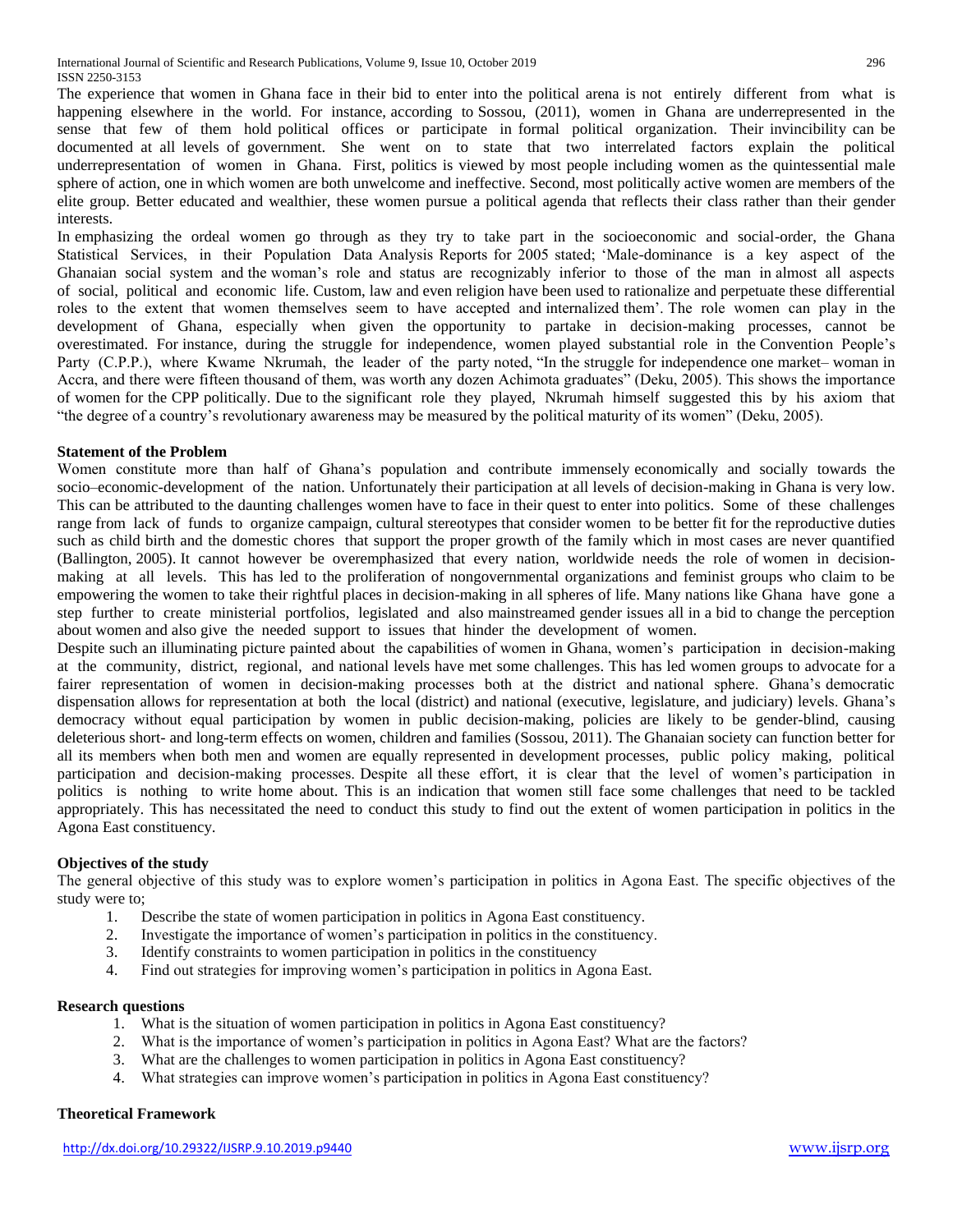This study was based on Maslow's Hierarchical Needs theory and Albert Bandura's Self efficacy and motivational theory. Abraham Maslow, in a study of human development, proposed the notion that for human beings to realize the highest level of development as individuals, there is need to be a gradual and incremental development process starting with the satisfaction of the most fundamental human needs, namely, air, water, food, procreation (Maslow, 1943). All other needs would be ignored or denied until such time as these basic needs were realized, and so it goes on until people reach the highest tier on the pyramid. Maslow's theory is relevant in this study, in the sense that most of the women who take part in local level elections find it difficult to graduate into national politics because they need to satisfy their basic needs at the local levels which are impeded by lack of education, poor finance and discriminations they suffer at the grass root level.

Bandura (1997), in support of Maslow's theory, came out with his theory on Self-efficacy which states that, "Self- efficacy refers to beliefs in one's capability to organize and execute the courses of action required to produce given attainments", these beliefs influence courses of action efforts, perseverance in the face of obstacles and failures, resilience to the adversity and level of accomplishment realized. The theory showed potential for wide application in learning and development situations. It took full account of external physical and social structures as well as internal cognitive processes. This, Bandura referred to as intrinsic and extrinsic motivation where both internal and external forces come together in the attainment of success in the field of life. The human nature is being driven by both intrinsic and extrinsic desire. These desires help people to either be successful or fail in their field of endeavourers. Politics as a field ought to provide some form of motivation for people who pursue it. Unfortunately, female politicians especially in Ghana are not seen, though the motivation may be available. The only political position women are found occupying is women organizer position. The other political positions are competed for with their male counterparts and mostly the males have the highest of those other very important positions like Member of Parliament and ministerial positions. This is because politics is assumed to be a male dominating terrain and women who show interest are faced with a lot of barriers which affects their political participation to aspire higher. Leya (2010) referred to these barriers as socio-economic, cultural and structural. It is in view of this that the study attempted to find out why women in politics are not motivated enough to take up positions in spite of the above theories. In summary, it is worth noting that, Maslow's physiological need theory, justified the fact that women as part of the human race need to realize the highest level of development as individuals and group in order to achieve incremental development to satisfy their basic and societal needs with less constraints.

# **RESEARCH METHODOLOGY**

# **Research design**

This study used the qualitative research design. Specifically, the exploratory study design was used. Qualitative research can be defined as "any kind of research that produces findings not arrived by means of statistical procedures or other means of quantification" (Strauss and Corbin, 1990). Thus, the focus lies on in-depth understanding of words, opinions and experiences rather than on numbers. Moreover, qualitative methods are concentrating more on the individual than on the general (Mayring, 2003). Qualitative research is mostly inductive. Although backed up with a theoretical framework, the data should be guiding the study, not a theory (Taylor & Bogdan, 1998). The choice of research methodology depends mainly on the nature of the research question. For rather explorative studies, like this thesis, qualitative methods seem a suitable choice (Strauss & Corbin, 1990). Instead of measuring the phenomenon of integration by numbers, this thesis used open questions to explore the views of women who are involved in active politics. However, the main focus of this research is inductive, trying to develop an understanding of what the term participation integration means for women who are into politics. These statements were not entirely foreseeable for the researcher so that it did not seem recommendable to test anticipated variables, taking the risk to miss out on important issues related to political participation.

# **Target population**

Gorard (2001) opines that population is a group usually of individuals from which a sample can be selected to generate results of a study. The target population is the population out of which the respondents are obtained. For this study, the target population was made up of women in the Agona East constituency who were involved in politics. This was obtained from women representatives from all the political parties in the constituency. These included constituency representatives as well as polling stations representatives. The reason for the choice of the target population was based on the fact that they are those who are regarded as being in the position to provide indepth information about the study. The total number of women into politics in the constituency was one hundred and six (106).

# **Sampling procedure and size**

For this study, a snowball sampling approach was chosen because (Black, 2009). Snowball sampling is a special nonprobability method e for developing a research sample where existing study subjects recruit future subjects from among their acquaintances. This sampling technique is often used in hidden populations which are difficult for researchers to access (such as drug users or commercial sex workers), or in cases where a sampling frame is hard to establish and it is assumed that cases are affiliated through links that can be exploited to locate other respondents based on existing ones (Katz, 2006). It was widely believed that it was impossible to make unbiased estimates from snowball samples, but a variation of snowball sampling called respondent-driven sampling has been shown to allow researchers to make asymptotically unbiased estimates from snowball samples under certain conditions (Heckathorn, 1997).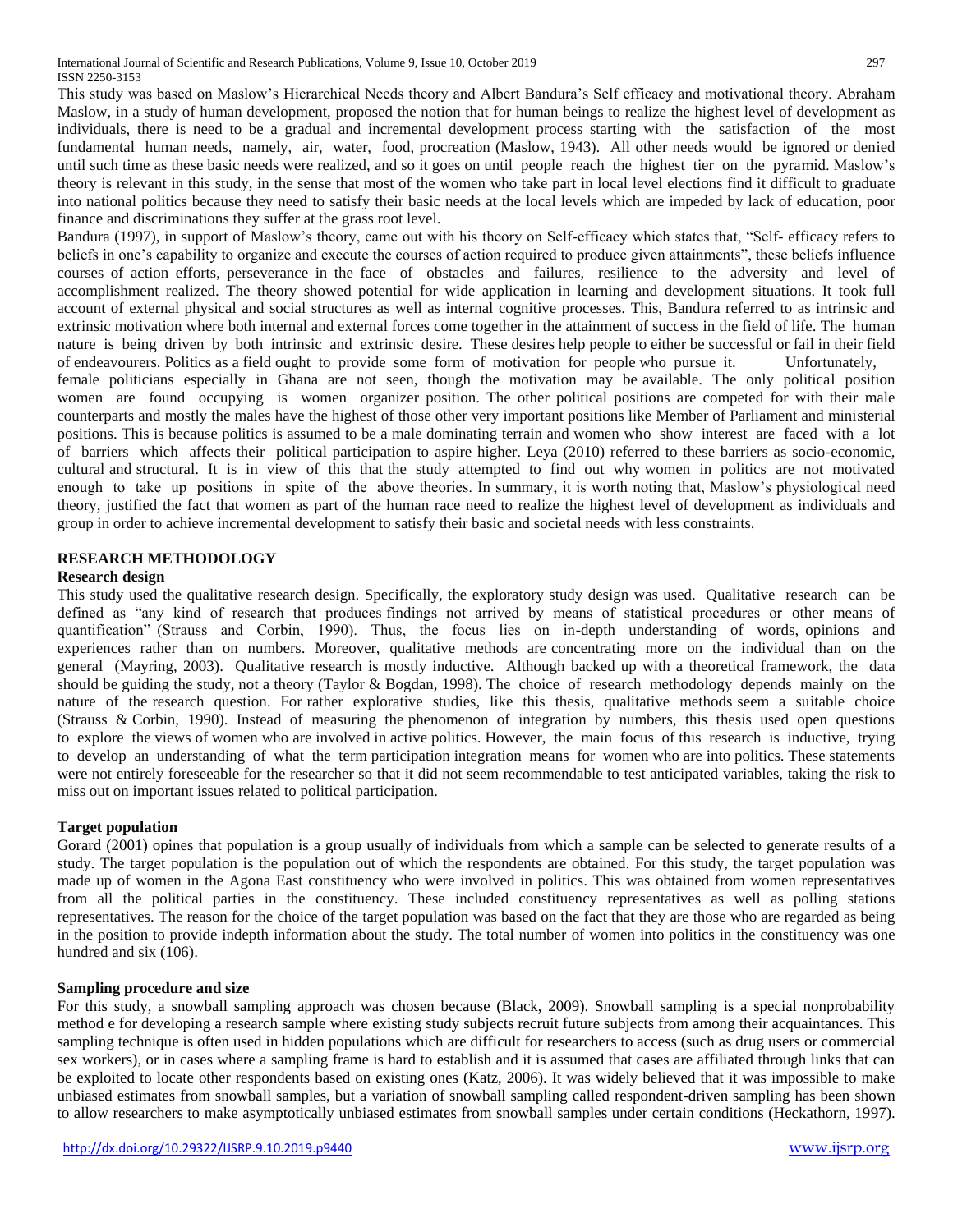International Journal of Scientific and Research Publications, Volume 9, Issue 10, October 2019 298 ISSN 2250-3153

Respondent-driven sampling also allows researchers to make estimates about the social network connecting the hidden population. This type of snowball sampling was used for the study. The sample size for the study was twenty (20). Since the study was qualitative, the sample size was reached on the basis of data saturation.

#### **Sources of data**

Both secondary and primary data sources were employed for the research. Secondary data on the list of women contestants in district and parliamentary elections in Agona East Constituency was collected from the District Electoral Commission and Department of Women and Children's Affairs. Primary data was also collected on the factors that determine women participation in politics, constraints to women participation in politics and the strategies to improve women participation in politics. The primary data was obtained from the respondents who were sampled for the study. The use of both primary and secondary sources of information was influenced by the decision to obtain in-depth information about the issue.

# **Research instrument**

Since the study was based on issues that were both descriptive and exploratory in nature, the semi-structured interview guide was most appropriate to address these issues. Open-questions in the in-depth interview allow respondents to explain their point of view and understanding of women's participation in politics. The interviewer also had the opportunity to clarify any ambiguity about the instructions or questions and may allow probes on questions to encourage the respondent to enlarge on, clarify, or explain answers (Berg, 2009; Sarantakos, 2005).

#### **Methods of data collection**

The data collection was done by the researcher himself. The interviews were conducted by the researcher in the lounges or other quiet seating areas prescribed by the interviewees and convenient for the researcher. Prior to the interview respondents were informed about the purpose of the research, the need to tape-record the interview and the confidentiality and anonymity of the information given. The interviews lasted between 30 and 50 minutes and the recordings were complemented with notes taken during the interview and impressions, ideas and thoughts of the interviewer that arose from the interview. Although the interview guide was developed in English, some of the questions that needed clarification were translated into the local dialect 'Fante' for easy understanding for those who needed clarification.

#### **Methods of data analysis**

The study adopted a qualitative analytical approach for analysing the data. The data was transcribed into English and analysed under thematic areas based on the responses. Responses that were consistent were analysed together to check for clarity and consistency. The themes that emerged were used to answer the research questions of the study.

# **RESULTS AND DISCUSSION**

#### **Introduction**

This section dealt with the analyses of the data collected from the field. It covered the demographic characteristics of respondents, state of women participation in politics, importance of women participation in politics, constraints to women participation in politics and strategies to address the challenges in women participation in politics.

| <b>Variables</b> | <b>Frequency</b> | <b>Percentages</b> |  |
|------------------|------------------|--------------------|--|
| Age              |                  |                    |  |
| 25-29            |                  |                    |  |
| 30-34            |                  |                    |  |
| 35-39            | 3                | 15                 |  |
| 40-44            | h                | 30                 |  |
| 45-49            |                  | 25                 |  |
| 50-54            | 3                | 15                 |  |
| 55-60            |                  |                    |  |
| <b>Total</b>     | 20               | 100                |  |

#### **Table 1: Age of respondents**

From Table 1, majority of the respondents (30%) were between 40-44 years old, followed by 25% who were aged 45-49 years and the least number of respondents were in the age categories of 25-29, 30-34 and 55-60 years.

## **Table 2: Marital status of respondents**

| <b>Variables</b>      | <b>Frequency</b> | <b>Percentages</b> |
|-----------------------|------------------|--------------------|
| <b>Marital status</b> |                  |                    |
| Married               | 16               | 80                 |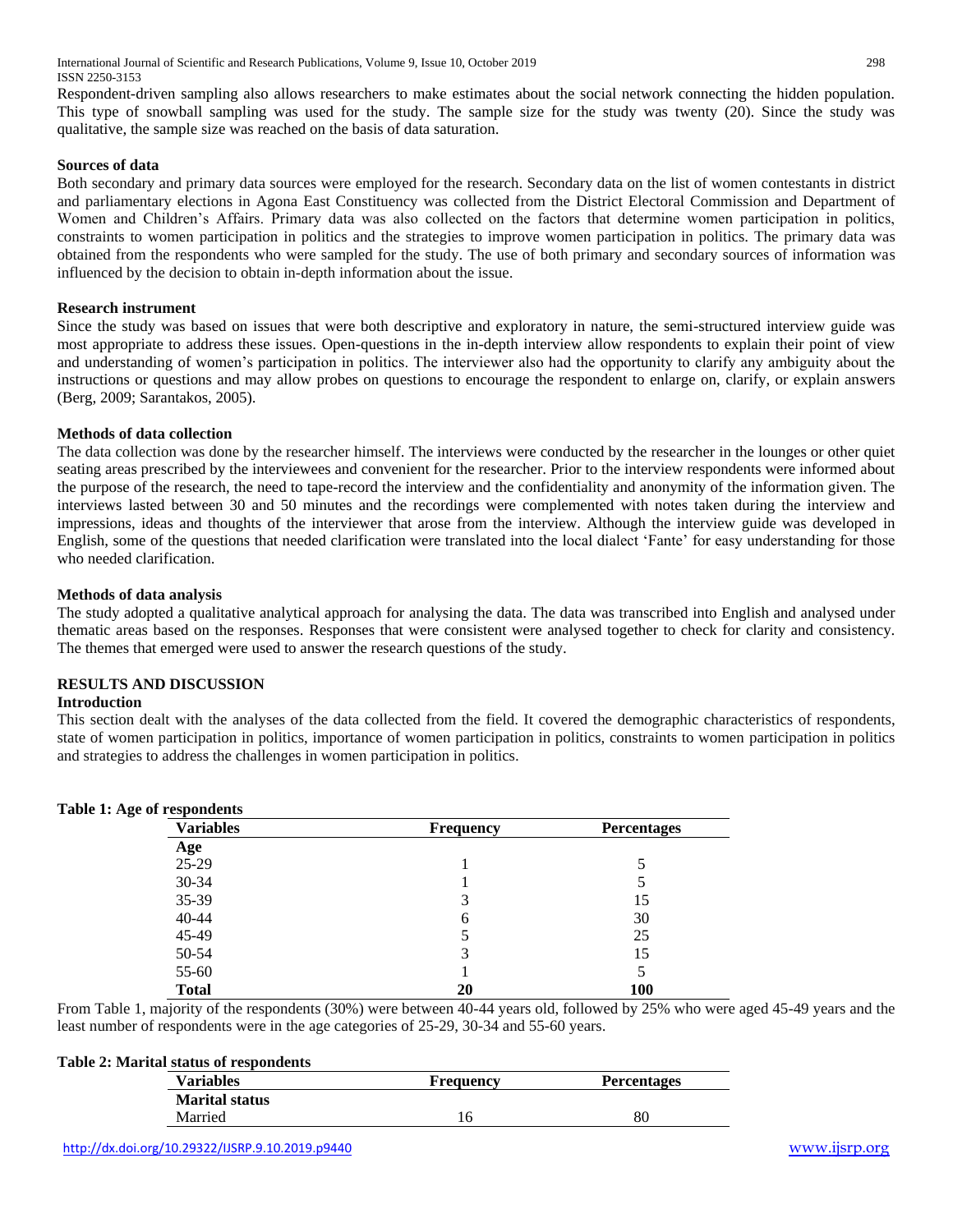International Journal of Scientific and Research Publications, Volume 9, Issue 10, October 2019 299 ISSN 2250-3153

| married<br>Never | ∼  |     |
|------------------|----|-----|
| Divorced         | ∼  |     |
| <b>Total</b>     | 20 | 100 |

With marital status, most of the respondents (80%) were married and the rest were either never married or divorced. This is shown in Table 2.

#### **Table 3: Political positions of respondents**

| <b>Variables</b>           | <b>Frequency</b> | <b>Percentages</b> |  |  |
|----------------------------|------------------|--------------------|--|--|
| <b>Position</b>            |                  |                    |  |  |
| Constituency executives    |                  | 20                 |  |  |
| Polling station executives | 14               | 70                 |  |  |
| Electoral area coordinator |                  | 10                 |  |  |
| Total                      | 20               | 100                |  |  |

According to Table 3, majority of the respondents (55%) were polling stations executives and a few of them (10%) were electoral area executives.

## **Table 4: Religious affiliations of respondents**

| <b>Variables</b> | <b>Frequency</b> | <b>Percentages</b> |
|------------------|------------------|--------------------|
| <b>Religion</b>  |                  |                    |
| Islam            |                  | 10                 |
| Christian        | 18               | 90                 |
| Total            | 20               | 100                |

Table 4 shows that most of the respondents (90%) were Christians and the rest (10%) were Muslims.

# **Table 5: Educational level of respondents**

| <b>Variables</b>         | <b>Frequency</b> | <b>Percentages</b> |  |  |
|--------------------------|------------------|--------------------|--|--|
| <b>Educational level</b> |                  |                    |  |  |
| JHS                      |                  | 10                 |  |  |
| <b>SHS</b>               | 4                | 20                 |  |  |
| Tertiary                 | 14               | 70                 |  |  |
| <b>Total</b>             | 20               | 100                |  |  |

From Table 5, majority of the respondents (70%) had tertiary education and a few of them (10%) had JHS education.

# **State of Women Participation in Politics**

The state of women participation in politics in the Agona East Constituency was considered based on MPs, constituency executives, electoral area coordinators and polling station officers.

|  |  |  |  | Table 6: State of women participation in politics in the Agona east constituency |
|--|--|--|--|----------------------------------------------------------------------------------|
|  |  |  |  |                                                                                  |

| Variables                               | <b>Males</b> | <b>Females</b> | <b>Total</b> |  |
|-----------------------------------------|--------------|----------------|--------------|--|
| <b>Political Position</b>               |              |                |              |  |
| Member of parliaments elect (1992-2012) | 22           |                | 23           |  |
| Constituency executives                 | 28           |                | 32           |  |
| Electoral area coordinators             | 40           |                | 42           |  |
| Polling station officers                | 400          | 100            | 500          |  |
| <b>Total</b>                            | 490          | 107            | 597          |  |

From Table 6 the researcher found out that, since 1992 to 2012, only one woman won in the parliamentary elections organised by the Electoral Commission of Ghana. Among the thirty two (32) constituency executives, there were only four (4) females; again, only five (2) women also served us Electoral area coordinators and finally, out of 500 polling station officers, there were only 100 females who were polling station women organizers. The findings of the study on the state of women participation in Politics is in line with the findings of Paxton and Hughes (2007); Ocran (2014) and Inter-Parliamentary Union (2014). Their findings revealed that, women are the majority of every country's population worldwide. But the global average proportion of women in national parliaments is merely 21.4% . This is further supported by the data from the Electoral Commission of Ghana in 2012. The data revealed that out of the 133 women who stood for parliamentary positions, only 29 were elected into parliament. Also, out of the 72 cabinet ministers appointed by the current president of Ghana, 17 are women, representing only 24 per cent. More to these, most of the political positions like regional chairman, district coordinators and other positions are held by men, putting the women at a disadvantage.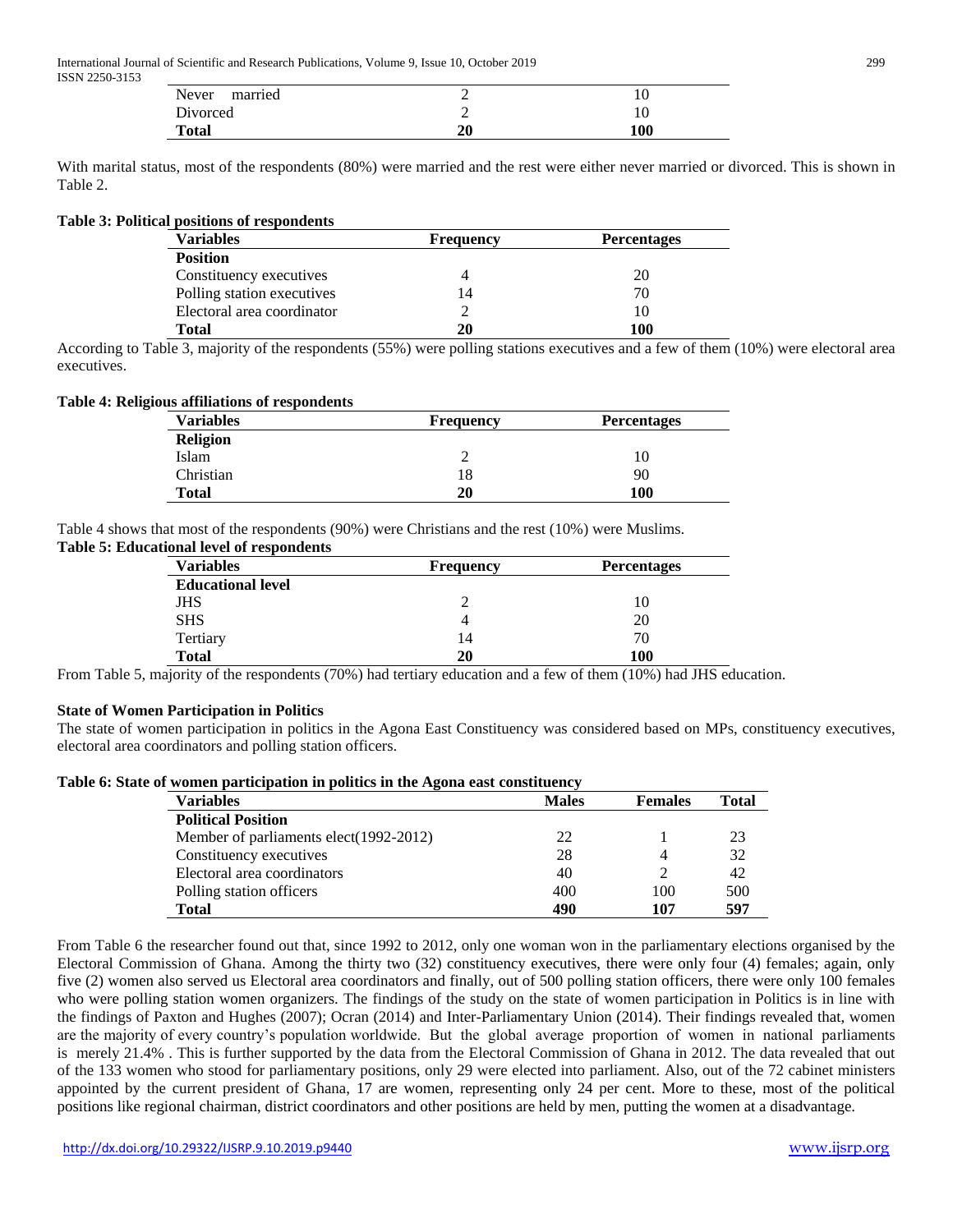#### **Importance of women participation in politics**

The importance of women participation in politics were analysed by taking into consideration the need for women in politics. The respondents mentioned that the importance of women participation in politics include; helping to address the concerns of other women, helping in decision making and helping to improve women's self-confidence. A few of the respondents mentioned that women participation in politics help to bridge the gap between men and women and help in the general improvement in human development.

On the issue of women participation in politics helping to address the concerns of other women, respondents first mentioned some of the concerns of women. Some of the concerns of women that were mentioned were low employment, educational and financial status.

*"I think women have concerns that need to be addressed. For instance there is a concern like 'Campaign for female education'. Other issues like high low employment status and financial difficulties affect women.''* (Polling Station Women organizer, 38 years).

Other concerns were the fact that most women are discriminated against, suppressed and have health concerns that need to be addressed. Other respondents also mentioned that there are certain policies that do not favour women are made and these also are some of the concerns women face. Some of the policies mentioned were child policies and maternal policies:

*'Women major concerns are usually how men take or implement policies. Most women participate in politics in order to balance the policy making.'* (Constituency Women Organizer, 46 years).

The respondents believed that most of these concerns are not addressed by men who are in political positions. For the respondents, most of the policies that are made at the political level are geared towards solving the needs of men. Most women in politics are there because of these concerns are ready to address them One of the respondents said that:

*'The country invests so much in sports which is often male-centred at the neglect of other equally important issues that affect women. I think if we have both men and women there, there is going to be a balance. If you have a lady MP I think she will try to push for the agenda of ladies such as scholarship for ladies.* (Deputy Constituency Women Organizer, 40 years).

These support the claim by earlier researchers who found that the major need for women in politics is to solve the concerns of women. A researcher like Bauer affirmed in 2006 that female legislators could arrange, support or elect women issues-matters of specific importance and concern to women folk. These concerns may be openly connected to women (Bauer, 2006). Tremblay & Pelletier (2000), also elaborated that female political figures may also arrange, give a helping hand or select plans of specific concern to women, such as abortion.

The issue of decision making was also mentioned by respondents. They believed that it is important for women to participate in politics in order to help make effective decisions. For the respondents, some decisions made in the country could have been better made if women were actively involved: 'In the olden days, people used to think that ladies are always weak. The woman is weak and so they always need the men to be there for them. It is true we need men but we don't need men to decide for us in everything. So when women are involved in decision making, they are actually going to bring out challenges that women face and help address them (Electoral Area Coordinator, 29 years). This confirms what was found by Norderval (2005) when he said that including females in politics can make the worth of making decisions in the legislation upsurge. According to him, when women participate in politics, it adds to the cream of talent and capacity from which front-runners can be drawn. Similarly, Paxton & Hughes (2007), also found that when women are part of the political field there are fresh thoughts or new ideas, in that woman represent diversity of concerns. Some of the respondents however believed that although women can help make effective decisions, when it comes to quick decision making, women may not be of help.

*'From what I know, when men are taking decisions, they take their time and women in particular are careful of the decisions that they take. So women take lengthy time before they take a decision. Their decisions are mostly effective but they might delay. So they may not be involved in decisions that require immediate attention.'* (Poling Station Women Organizer, 25 years).

Improvement in women's self-confidence was considered by the respondents as one of the importance for women participation in politics. According to the respondents, women generally are shy and would always want the men to take up leadership positions and they will support the men. This originates from how the society has socialized both men and women. They were of the view that even in the home, right from infancy, boys are more active in everything compared to girls and this follows them to adulthood and goes on throughout the life cycle. Some examples were given by the respondents to support this claim:

*'Generally if you want someone to be a leader of a group, more men will raise their hands. The women believe that the men should lead and they will support. Even in schools, especially at the tertiary level, the SRC presidents are mostly males and females act as vice presidents.'* (Poling Station Women Organizer, 28 years).

The respondents believed that when ladies are in higher positions, they are going to be a source of motivation to others and this helps in improving the self-confidence of other women. Respondents mentioned some women like Naana Jane Opoku Agyeman (Minister of education), Mrs Marietta Brew Appiah-Oppong *(Attorney General* & Ministry of Justice), Mrs. Hannah Tetteh and others as women who are serving as sources of motivation for other women. These findings confirm what was found by Campbell & Wolbrecht (2006), when they attested that women legislators serve as role models for up and coming young girls and women. According to them, having a significant amount of women in governance aids to promote the confidence levels of other women.

On the issue regarding the general improvement in human development, the respondents were of the view that when women participate in politics, it will bring improvements in education, employment status and consequently lead to an improvement in human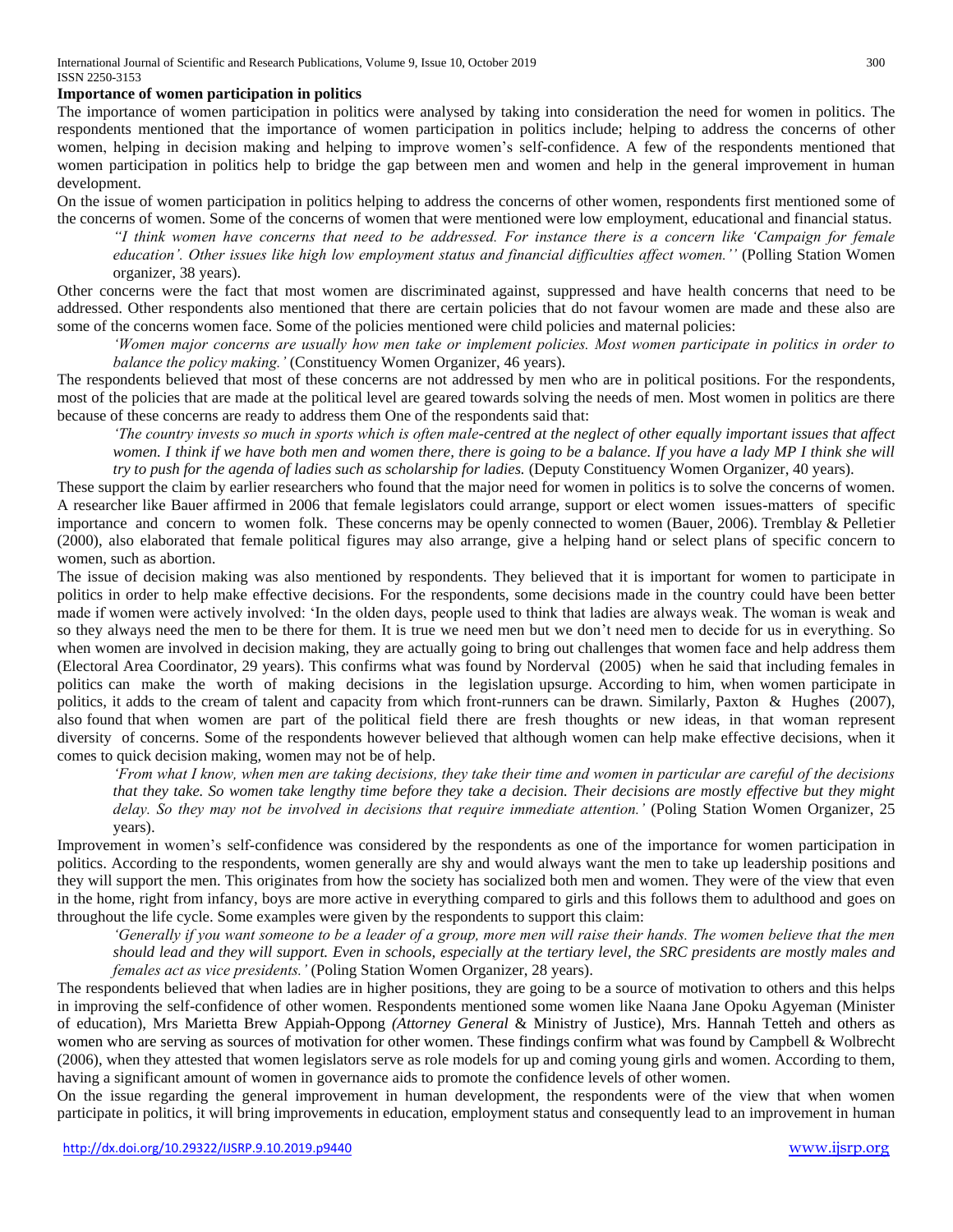International Journal of Scientific and Research Publications, Volume 9, Issue 10, October 2019 301 ISSN 2250-3153

development. According to the respondents, when women are empowered through education in particularly, they can bring a lot of changes to the nation and individuals in the country. To one of the respondents, the education of a woman has more value than that of a man. She said:

*"As the saying goes 'if you educate a man, you educate an individual and when you educate a woman, you educate a whole nation'. This means that educating women can lead to the general improvement in human development."* (Deputy Constituency Women Organizer, 48 years).

The respondents were of the view that when women participate in politics, their being there alone is enough to ensure human development. Their ideas and suggestions which usually carry more weight help bring general improvement. Similar findings were obtained from previous studies that look at the importance of women participation in politics. In a study by Bari (2005), it was found that nine out of twelve countries where women hold more than 33 percent of the seats in parliament are ranked high in the human development category (girls are more likely to have access to education, lower illiteracy rates).

Finally, respondents held diverse views on the importance of women participation in politics in bridging the gap between men and women in politics. For some of the respondents, the participation of women in politics will help bridge the gap between men and women. This can occur where most women are motivated to engage in politics because of the presence of other women who hold political positions:

*'Sometimes, I think women who hold political positions serve as motivation to other ladies outside there. When they realize that they have their colleagues in position, they will be motivated to also go for some positions. Although they may not be able to bridge the gap in term so numbers, they can bridge the gap in terms of decision making.'* (Polling Station Women Organizer, 42 years).

Similarly, another Polling Station Women Organizer, who was 40 years old said:

*'For me, when more women participate in politics, they will be able to address the concerns of women. In this regard, the discrepancies that exist when it comes to addressing the concerns of both men and women will be dealt with. This is a way helps in bridging the gap between men and women in politics. The numbers can also be achieved but it will take so much time.'* (Polling Station Women Organizer, 42 years

These findings confirm what was said by (Paxton & Hughes, 2007) in their study. For them, opportunity of equality via official representation does not seem to spontaneously yield large numbers of women in the political sphere. It is presumed that if women constitute 50 percent of the population, then it is only fair enough that they account for approximately 50% of governmental and decision-making bodies. For other respondents, the issue of women participation in politics leading to a bridge in the gap between men and women in politics is not achievable. They believed that the gap that exists between men and women in politics is so wide that it cannot be bridged. Although there have been effort at bridging the gap by bringing more women on board, this has not bridged much of the gap that exists.

## **Constraints to women participation in politics**

Issues on constraints to women participation in politics were also considered. For the respondents, the major constraints to women's participation in politics are grouped into socio-cultural, socio-economic, psychological and political.

The socio-cultural constraints to women participation in politics emanate from the primitive society idea about women as well as the norms and values that exist in society. For the respondents, most of the norms and values are not favourable for women and these serve as barriers to their participation in politics. Some of the primitive ideas mentioned were the idea that the place of the women is the kitchen and the fact that women are generally weak and do not have the capacity to take up certain positions. Some ethnic groups were regarded as thinking of their women as reserved and that most positions should be taken up by men. These support what was found by Yartey (2012), who said that the attitudes toward gender equality are often seen as an important factor in analyzing women's entry into elected office. Traditions still emphasize women's primary roles as mothers and housewives. A strong, patriarchal value system keeps these sexually segregated roles in place. The responsibility of women as mothers and wives as well as her domestic duties complicate their involvement and participation in the public sphere.

The respondents were also of the idea that some religions look down upon women and this serves as a constraint to their participation in politics and in some decision making:

*'In some part of our country, it is often said that the men should be above and the women below, to the extent that I even realized there is a particular religion that women don't even sit among men. So if a woman wants to engage in some of these things, it will be very challenging. So let's say a Muslim lady wants to become a president, even their religion does not allow the woman to sit with the men when they go to the Mosque how much more giving her the opportunity to stand in front of everybody. Even her fellow Muslims will not vote for her.'* (Constituency Women Executive, 45 years).

This confirms what Bari (2005) found in his study where he concluded that socio-culturally, the subordinate status of women in relation to men is a universal phenomenon, though with a difference in the nature and extent of subordination across countries. Gender role ideology does not only create duality of femininity and masculinity, it also places them in hierarchal fashion in which female sex is generally valued less than male sex because of their socially ascribed roles in reproductive sphere.

The socio-economic issues that were explored as constraints to women participation in politics were education, employment and finances. The respondents unanimously believed that these three issues are major constraints to women participation in politics but they work hand-in-hand to pose socio-economic challenges. According to the respondents, women generally do not have the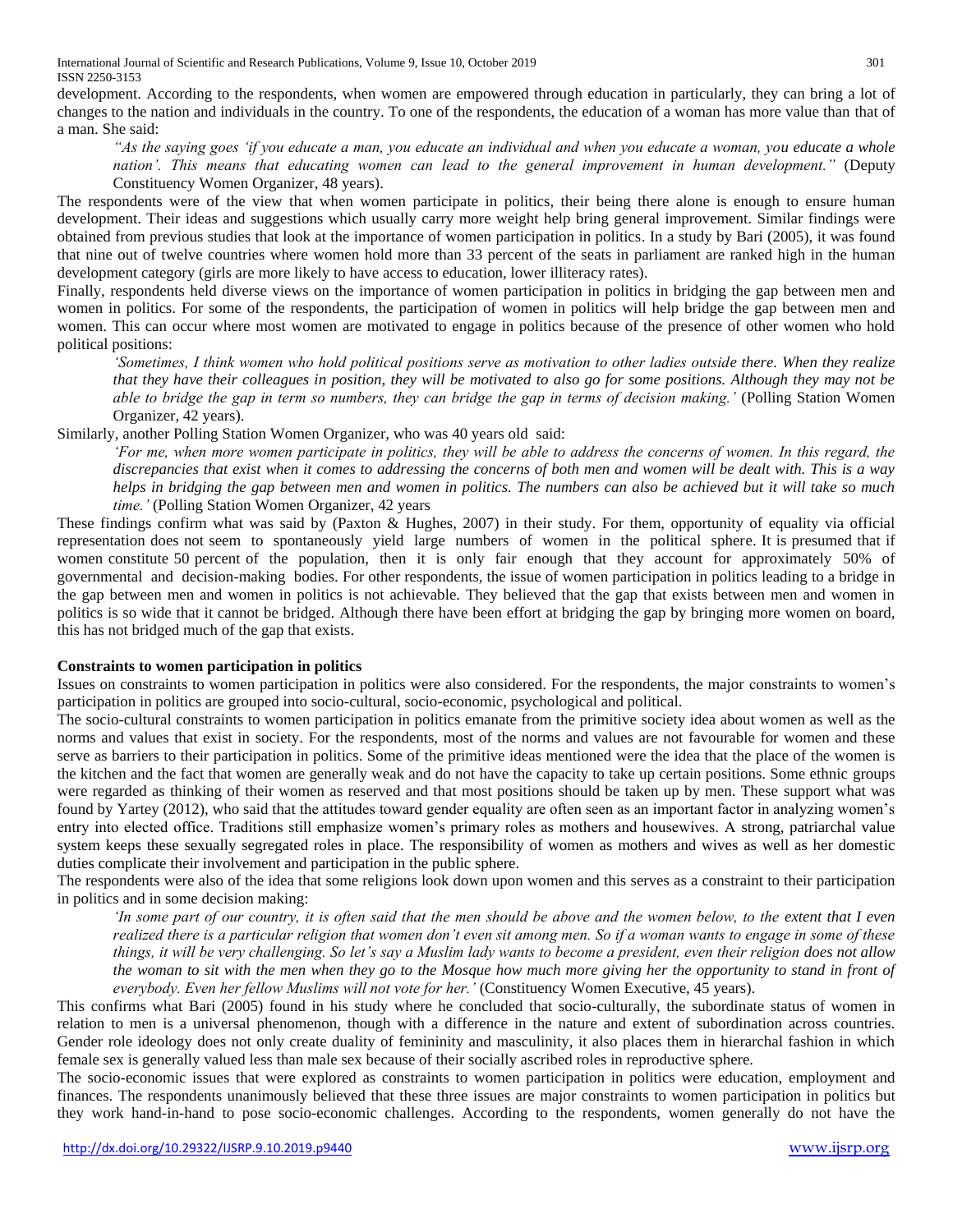International Journal of Scientific and Research Publications, Volume 9, Issue 10, October 2019 302 ISSN 2250-3153

opportunity to be in school as compared to men and some of the reasons are socio-cultural. This leads to high female illiteracy rates and this also affect women employment opportunities. Consequently, the low employment status among women leads to low financial status. The result is that since money is necessary to enter into politics, most women will be restricted entry due to their inadequate financial status:

*'First of all when a leady is not much educated, it is obviously going to limit her participation in politics. The higher she goes, the more confident she becomes to enter into politics. For instance a man with a doctorate degree and a woman with diploma when contesting for a position will obviously result in the man wining. The educational level also influences your employment status and even now men provide job opportunities for women, usually at a fee which could be by sleeping with the women. Even when a woman has the competence to go for a position and needs support in the form of money, she has to exchange something for that. All these serve as barriers to women participation in politics.'* (Electoral Area Coordinator, 52 years).

The findings on the socio-economic barriers to women participation in politics are not different from what was found by earlier researchers. For instance Mould-Iddirisu (2010), found that in Ghana, women constitute the majority of the poorest of the poor and are therefore unable to raise funds to contest and win political elections. A similar idea emanated from Konde (1992), who said that at the very initial stages of the introduction of education to the colonies, girls were exempted because the colonial administration was only interested in training and equipping young men who will be grounded in the art of governance and statesmanship

Psychologically, the respondents accepted the fact that women are naturally weak and are not able to go through the psychological traumas in life. Most women also have low self-esteem and lack confidence in taking up leadership positions. They affirmed that this is natural and that is how women were created, thus it is only the few who have determination and who have high self-esteem that usually take up leadership positions. They respondents believed that even how women see themselves as nothing in the presence of men in society also brings about some psychological issues that serve as barrier to their participation in politics:

*'Psychological factors will have a major influence. This is because women naturally are not like men that have the zeal for anything. Women generally have passion for things but men do not have. Women usually attach emotions to whatever they do. This usually affects dreams for things like this.'* (Polling Station Women Organizer, 50 years).

This finding is in line with what was found by Yartey (2012) who mentioned that psychological factors also serve as factors hindering women participation in politics and are often manifested in lack of confidence. He further said that this is one of the main reasons for women's underrepresentation in formal political institutions, including parliaments, governments and political parties. He added that with confidence and determination, women can reach the highest level in the political process. Another r important psychological factor mentioned by the respondents was the perception of politics. According to the respondents, over the years, politics has been perceived to be a 'dirty' game and this perception has generally affected the confidence of women in participation of political processes. A similar finding was obtained by Lindberg, (2003) and he added that the basis of passive corruption often deter women from participating in politics.

Finally, political factors were considered by the respondents as hindrances to women participation in politics. By their views, the respondents explained that the nature of politics in Ghana, which manifests itself in corruption, male domination, insults, killing, spiritual attacks and other unacceptable conducts puts fear in them and sometimes shatter their dreams of assuming political positions. Most of the respondents were frank to say that if they were in some political positions in Ghana and were always insulted and talked against, they would have resigned. They also added that when they see these things happening to their fellow women and men in political positions, nothing encourages them to aspire for political positions:

'*Political factors can also be something that push women away. If it was me and insults and all that, I wouldn't take it and you reacting can be another issues and sometimes what goes into politics before you win, the amount of corruption and all that are major challenges. Apart from this, since there are more males in positions in the various political parties, even voting will always affect them'* (Polling Station Women Organizer, 44 years).

These findings confirm what was found by Yartey (2012) who made it clear that women's right to vote remains restricted: principally because the only candidates to vote for are mostly male. This is true not only for partial and developing democracies, but for established democracies as well. Similar ideas emerged from a study by Bari (2005), who said that women are usually not elected at the position of power within party structures because of gender biases of male leadership. Notwithstanding, some of the respondents said that with determination, women can overcome the political challenges:

*'I think these political issues are hindrances to women participation in politics but when you are determined and you know that you are fighting a good course, you don't need to be afraid with God on your side.'* (Polling Station Women Organizer, 35 years).

## **Strategies to address the challenges in women participation in politics**

Various strategies can be used to deal with constraints to women's participation in politics. However, for the purpose of the study the strategies that were explored were gender quotas, address gender equality in internal party regulations and adopt measures for women's participation in decision-making structures. Others were set targets for participation in party conventions, establish women's wings and sections within political parties and ensure gender equality perspective in policy development.

With gender quotas, most of the respondents were of the view that that can address the challenges in women participation in politics. For them, giving quotas for both men and women in politics will result in help solve address the constraints but to some level. They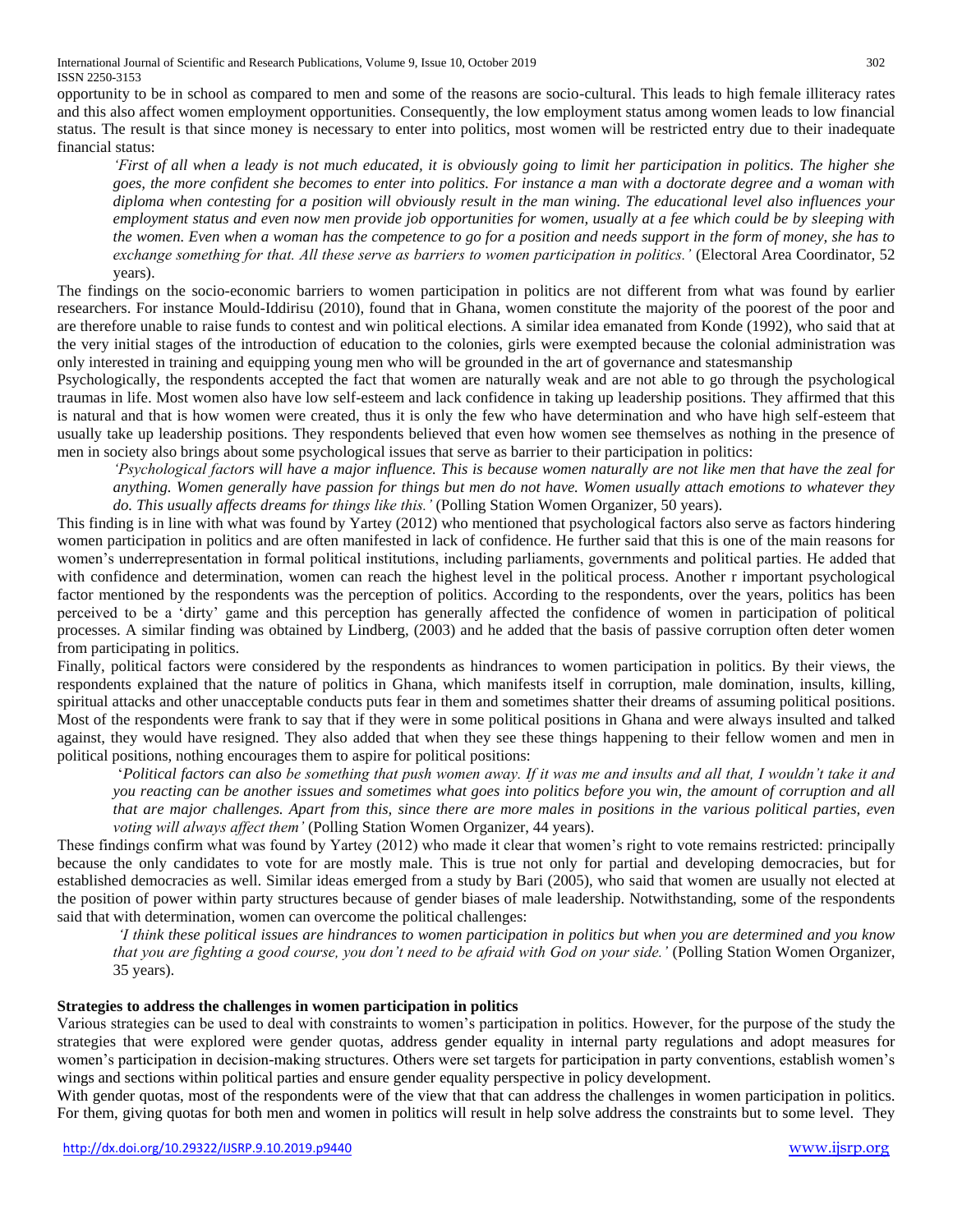International Journal of Scientific and Research Publications, Volume 9, Issue 10, October 2019 303 ISSN 2250-3153

further explained that that strategy can be effective when the women are willing to take up the position and can help solve most of the challenges that confront women who want to participate in politics:

*'I think it can help but if the people are not willing to go, then it will be useless. It will be good but the quotas should be on the determination that the lady or the woman is willing to go.'* (Polling Station Women Organizer, 49 years).

This confirms what was previously found by Bari (2005), when he mentioned that *g*ender quotas are instituted within the context of gender disparities, which are structural and systemic. Without addressing the structural constraints to women's political exclusion, their inclusion through gender quota cannot lead to an effective representation. Similarly, Rai (2005) also emphasized the same point by arguing that "while quotas are important in addressing the exclusion of women from the public political sphere, they can only form one part of a multi - facetted strategy for empowering women, which must together with increased political participation also involve a redistribute ion of socio- economic resources within societies." Other respondents were however of the view that because of the of the low level of education among women, when gender quotas are put in place most women who do not qualify for the position will even come for it and this will lead to incompetent leaders:

*'I seriously don't agree with the issue of gender quotas. Are we just pushing women into leadership positions just because we want to bridge the gap between men and women in politics? We want leaders who will push our agendas for us. If we are just pushing ladies there because of the issue of gender gap, then we are making a mistake. I am always against that.'*  (Polling Station Women Organizer, 42 years).

This implies that the respondents had mixed ideas when the issue of gender quotas as a strategy for addressing challenges in women participation in politics.

On the strategy of gender equality in party regulations, the respondents mentioned that this is a very important strategy that can help deal with the challenges. According to the respondents, the issue of gender inequality is a major challenge in politics in the country. This stem from the fact that there is unequal representation of women in politics, most decisions that are taken do not favour women and there are few policies that address the concerns of women. In fact, the respondents saw this strategy as the most important and were of the view that when such a strategy is implemented, it can curb most of the challenges:

*'When political parties are able to ensure gender equality, we can get some women from those parties so that when it comes to the national level, getting the quotas wouldn't be a problem.'* (Polling Station Women Organizer, 47 years).

The same issue was mentioned by UNDP (2011) when it was realized that the internal functioning of political parties has an impact on how different needs, interests, and social demands in the society get represented in parliament.

Another strategy that was mentioned by the respondents was the adoption of measures for women's participation in decision-making structures. The respondents gave yes and no answer to this strategy. According to the respondents the passion and emotions that women have help in making effective decisions but they may not help in taking decisions that need immediate response. They further added that including the women in decision making would not be able to address some of the challenges. The inclusion of women in decision making according to the respondents will help shape policies and strategies. This issue was stated by one of the respondents when she said:

*'My answer will be yes and no. Yes, because women are generally emotional and will take decisions that will favour other women. No, because they will stress the issue. Maybe you are in a meeting and quick decisions need to be taking. The presence of the women will affect the decision making.* (Electoral Area Cordinator, 55 years).

A similar finding was obtained by UNDP (2011) when it stated that the participation of women in governing boards is important for several reasons, notably to ensure that women's perspectives contribute to shaping party policies, priorities, strategies, and platforms.

Establishment of women wings and sections within political parties was also mentioned and explained as a strategy to address the challenges in women participation in politics. Women wings and sections were considered by the respondents as a major means of bridging the gap between men and women in politics. They explained that since the wings are sections will be reserved for only women, it will gradually help deal with the challenge of gender inequality and unequal participation in politics. One of the respondents had a contrary view. The views of the respondents in this regard confirm what UNDP (2011), said about women wings and sections when it concluded that establishing a wing or section for women party members to meet, discuss and deliberate, articulate their priorities, and seek solutions to common problems can be instrumental in placing women's concerns on the party agenda. According to her,

*'Those reserved positions for women are only there to take care of issues that affect women. For instance, if someone is women organizer, that person is only in charge of women and not the entire group of people. So in effect, it is women leading women and this cannot solve the challenges.'* (Polling Station Women Organizer, 48 years).

Finally, there was a unanimous decision from the respondents when they all agreed that gender equality in policy development is a good strategy to address the challenges to women participation in politics. They explained that when this strategy is implemented, the concerns of women will be addressed and women will be able to enjoy the privileges that they have not enjoyed due to discrimination. One of the respondents said

*'Men are not living in isolation. They are living with women so decisions and policies should favour both men and women. So when the policies favour both men and women, it will go a long way to address some of the challenges.'* (Electoral Area Coordinator, 47 years).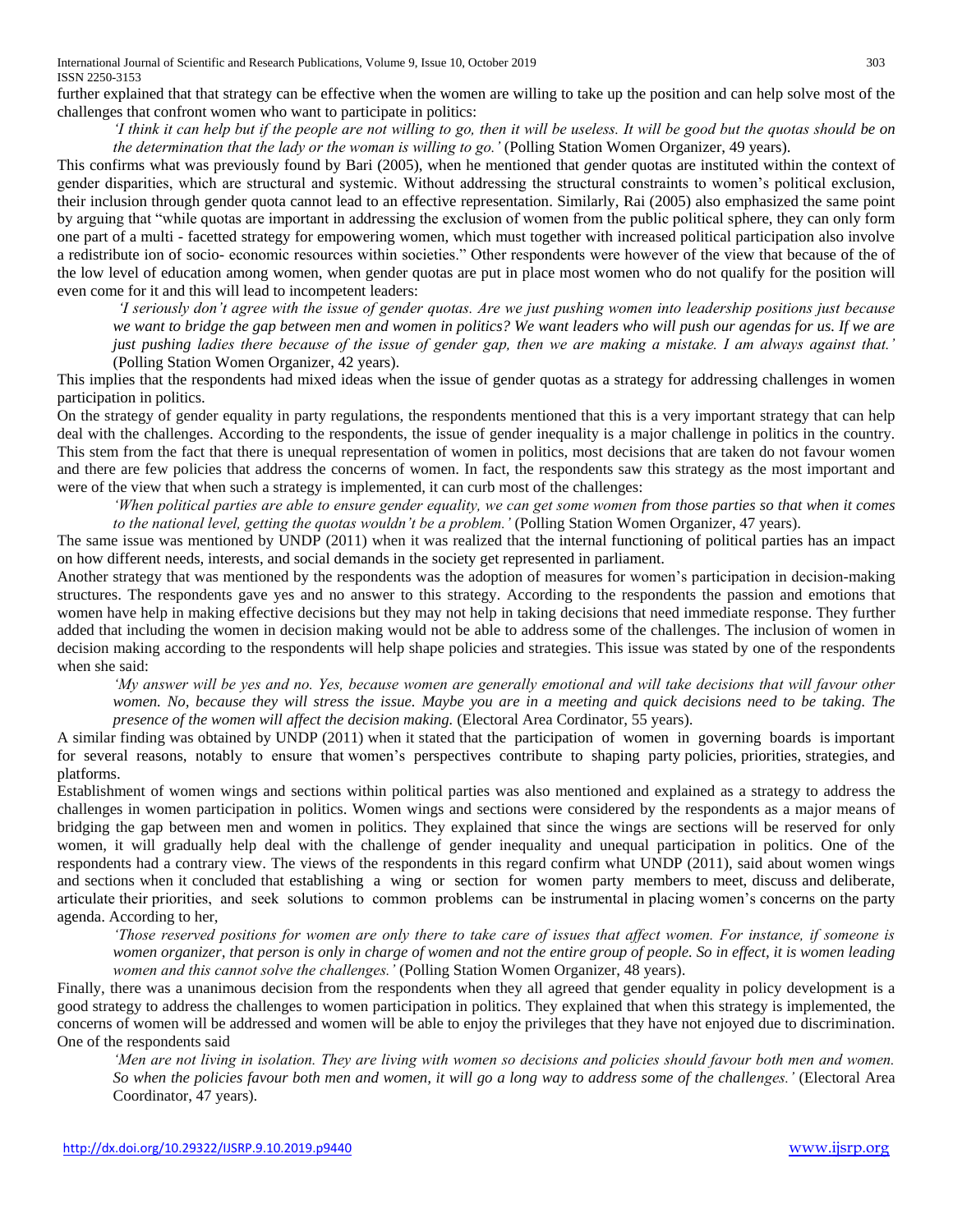International Journal of Scientific and Research Publications, Volume 9, Issue 10, October 2019 304 ISSN 2250-3153

This supports the strategy that was brought up by UNDP (2011) when it was found that political parties must ensure that their policies and priorities respond to the needs of women and men, not only in terms of gender specific policy reforms, but also ensuring that gender is mainstreamed into all the policies of the party.

# **Conclusion**

Based on the findings, the following conclusions have been drawn:

Firstly, women have low participation in politics. This manifests itself through the number of elected Members of Parliament (MPs), constituency executives, electoral area coordinators and polling station executives.

Secondly, it is important for women to in to participate in politics because it will bridge the gap between men and women in politics, address the concerns of other women, help in decision making, improve women's self-confidence and lead to a general improvement in human development.

Moreover, women participation in politics comes with a lot of constraints including socio-cultural and ideological, socio-economic, psychological and political factors.

Finally, the challenges in women participation in politics can be addressed through gender quotas, addressing gender equality in internal party regulations, adopting measures for women's participation in decision-making structures, establishment of women's wings and sections within political parties and ensuring gender equality perspective in policy development.

## **REFERENCES**

Abdi, A. M. (2007). *The Right of Women to Politcal Participation Under the Constitution of the Republic of Somaliland*. Hargeisa, Maroodi Jeeh, Somaliland.

Abdo, M. & Abegaz, G. (2009). *Customary Law: Teaching Material.* Justice and Legal System Research Institute, Adis-Ababa.

Adegbola, A. (2007). Women of Great Virtues*.* Arigbabowo Publications Adolescents. *Journal of Politics*, 68, 233-47.

Agbaje A. (1999). *Political Parties and Pressure Groups*(eds). Elements of Politics. Lagos: Malthouse Press.

- Anifowose , R. (2004). *Women Political Participation in Nigeria: Problems and Prospects in Akinboye SO (ed.).* Paradox of Gender Equality in Nigerian Politics Concept Publication Limited Lago.
- Aubrey, L. (1997). *The Politics of Development and Cooperation, NGOs, Gender and Partnership in Kenya*, London: Routledge Press.
- Ballington, J. & Karam, Azza, E. (2005). *Women in parliament: Beyond numbers.* A revised edition. International Institute for Democracy and Electoral Assistance, IDEA.
- Bandura, A. (1997). *Social Learning Theory.* New York: General Learning Press.
- Bari, F. (2005). Women's political participation: Issues and Challenges. In United Nations Division for the Advancement of Women Expert Group Meeting: Enhancing Participation of Women in Development through an Enabling Environment for Achieving Gender Equality and the Advancement of Women. Bangkok. *Journal of Politics,* 65, 133-44.
- Bauer, G. (2013). *Gender Quotas and Women's Representation in African Parliaments.* Democracy in Africa.
- Bentley, R., Dobson, A., grant, M., & Roberts, D. (1995). *British Politics in Focus.* Causeway press limited.
- Berg, B.L. (2009). *Qualitative Research Methods for Social Sciences*, (7<sup>th</sup> ed.), Boston: Pearson.
- Black, K. (2011). *Business statistics: for contemporary decision making.* John Wiley & Sons.
- Blomgren, E. (2010). *Women and Political Participation: A Minor Field Study on Hindrances for Women's Political Participation in Georgia.* (Masters thesis, The School of Social Sciences, Linnaus University).

Bowman C. Grant & Kuenyehia, A. (2003). *Women and Law in Sub-Saharan Africa,* Accra: Sedco Publishing.

- Britton, H. E. (2006). ``South Africa: Mainstreaming Gender in a New Democracy In Women in African Parliaments, edited by G. Bauer & H. E. Britton. London: Lynne Rienner.
- Bryman, A. (2004). *Social Research Methods,* (2nd ed.), Oxford: Oxford University Press.
- Campbell, D., & Wolbrecht. P. (2006). ``See Jane Run: Women Politicians as Role Models for Adolescents. *Journal of Politics,* 68, 233-47.
- Charles I, T. & Tayo, G. (n.d.). Sustaining the Values and Virtues of Political Participation in the Electioneering Process in Nigeria. Nigerian Sociological Review, A special Edition . *Journal on the State, Society and Development, 17*, 102-104.

Dahl, R. A (2007). *Demokratin och dess antagonister. Original title "Democracy and its critics*. Stockhom, Ordfront Press.

- Deji, O. F. (2007). Community socio-cultural factor associated with the participation of local women's associations in rural community development projects in Nigeria. *Research Journal of Social Sciences*, *2*, 1-6.
- Deku, S. A. (2005). *Participation of women in politics in Ghana: A case study of James town(1992-2005).* A dissertation presented to the department of Political Science of the University of Ghana, Legon in partial fulfillment of the requirement for the award of Bachelor of Arts (Hons) Degree.
- Dichter, M. E., & Gelles, R. J. (2012). Women's perceptions of safety and risk following police intervention for intimate partner violence. *Violence Against Women*, *18*(1), 44-63.

Easton, D. (1990). *The Analysis of Political Structure.* New York: Routledge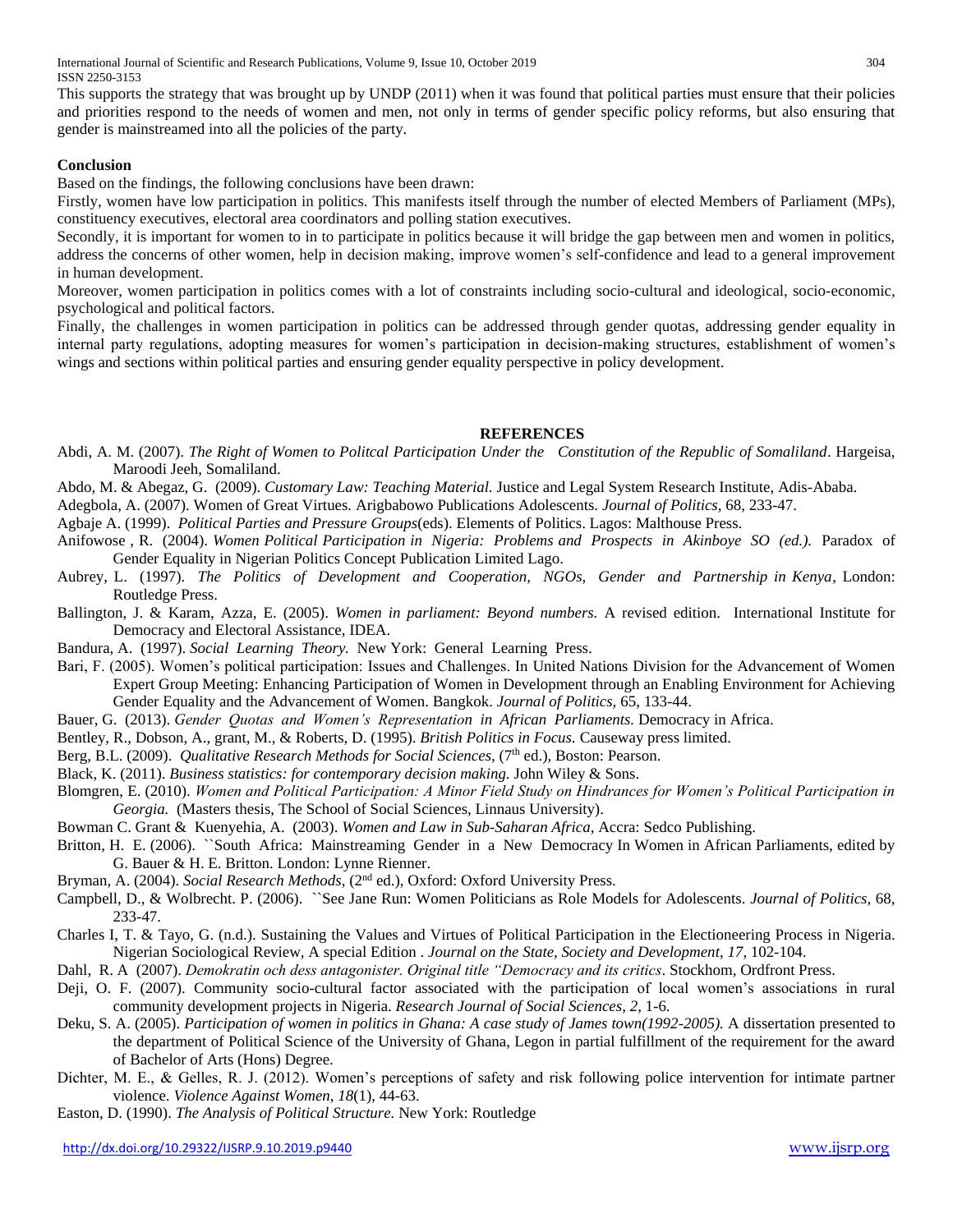- Fayomi, O. & Igbelina-Igbokwe, N. (2006). Women's Reproductive Health-A Question of Human Rights in the Context of HIV/AIDS in Nigeria. In Felix, A (Ed.) African Development: What Role for Business. *Journal of Human Rights 7*(33), 22- 24
- Filmer-Wilson, E. (2005). Human Rights-Based Approach to Development: The Right to Water, The. *Neth. Q. Human. Rights*, *23* (213).
- Gorard, S. (2001). *Quantitative Methods in Educational Research*: The role of Governance in Indonesia. Final Review Report. Royal Norwegian.
- Heckathorn, D. D. (1997). Respondent-Driven Sampling: A New Approach to the Study of Hidden Populations. *Social Problems 44,* 174-199.
- Held, D. (2010). *Models of democracy. (3rd ed).* Cambridge, Polity Press.
- Henderson, S. (2006), *Participation and Protest: Women and Politics in a Global World.* Oxford: Oxford University Press.
- Human Development Report (1993), *United Nations Development Programs.* New York: UNDP.
- Inter-Parliamentary Union (2014). *Women in Parliament: 20 Years in Review.* Geneva, Switzerland.
- Inter-Parliamentary Union (2013). *Women in Parliament in 2012: The Year in Perspective*. Geneva, Switzerland.
- Inter-Parliamentary Union (IPU) (2009).*World average for women in national parliament, Single or lower house*. Situation as of September (2009).
- Katz, H. (2006). Global surveys or multi-national surveys? On sampling for global surveys. In *Thoughts for the Globalization and Social Science Data Workshop UCSB*.
- Kethusegile-Juru, C. (2002). *Women's Advancement and Gender Equality*, a paper presented at the Regional Consultation on Priorities for UNESCO Sector for Social and Human Sciences in Africa on 26th -29th August, Nairobi, Gigiri.
- Khan, N. A. (1993). Towards an Understanding of 'Participatiuon Knocking at the highest glass ceiling. *World Politics 51* (4).
- Konde, E. (1992). *Reconstructing the Political Roles of African Women: A Post Revisionist Paradigm,* Working Paper in African Studies, African Studies Centre, Boston University: United States.
- Kumari, R.L. (2006). *Women in Politics: Participation and Governance.* India: Authorspress Global Network.
- Leya, C. (2010*). Increasing Women's Political Participation and Strengthening Good Governance in Indonesia. Final Review Report. Royal Norwegian Embassy*, Jakarta: The Asia Foundation.
- Lindberg, S. I. (2003). It's Our Time to 'Chop: Do Elections in Africa Feed Neopatrimonialism Rather Than Counter-Act It? Journal of *Democratization.* 10(2), 121-140.
- Maslow, A. (1943). *Motivation and Personality.* New York: Harper
- MClosky, H. (2013). *Political Participation in International Encyclopedia of Social Sciences,* New York: Collier Macmillan.
- Mould-Iddrisu, B. (2010). "*Towards Increased Women's Participation and Representation in Parliament*". Speech delivered by the Honorable Attorney General of Ghana.
- Nnoli, O. (2003), *Introduction to Politics*. Enugu: Snaap Press Ltd.
- Norderval, I. (2005). Party and Legislative Participation Among Scandinavian Women. *Women and Politics in Western Europe 18*(4) 71-89.
- Norris, P. (2000). *Women's representation and electoral systems.* Washington, DC: CQ Press, pp. 348–351.
- Oakley, M. (2005). Feminism and Gender Discourse: The African Experience. *International Political Science Review 11*, 281-30.
- Ocran K. R. (2014). *Women's political participation: a comparative study on Ghana and Tanzania.* (Masters thesis, Faculty of Social Sciences University of Eastern Finland).
- Ofei-Aboagye, E. (2000). "The Role of National Machinery in Implementing the Beijing Platform for Action", *National Machinery Series No. 2, TWN-Africa*: Accra.
- Paxton, P. & Hughes, M. M. (2007). Women, Politics, and Power: A Global Perspective. Sage Publications
- Phillips, A. (2000) *The Politics of Presence"* Oxford University Press.
- Poggione, S(2012). *Women State Legislators: Descriptive and Substantive Representation. in Programs.* New York: UNDP Publications.
- Rai, M. & Shirin , A. (2000*). International Perspective on Gender and Governance*, Macmillan Press, Great Britain.
- Reynolds, A. (1999). Women in the legislatures and executives of the world: Knocking at the highest glass ceiling. *World Politics 51*   $(4).$
- Rosser, S.V. (2005). Through the Lenses of Feminist Theory: Focus on Women and Information Technology, Frontiers. *Journal of Women's Studies*, *2*(26).
- Sarantakos, S. (2005). *Social research*. Hampshire: Palgrave Macmillan.
- Sawer, M. (2000). Parliamentary Representation of Women: From Discourses of Justices to Strategies of Accountability. *International Political Science Review*. *21*, 361-80.
- Shvedova, N. (1998). *Obstacles to Women's Participation in Parliament in Women in Parliament: beyond numbers*. Handbook Series, International Idea Publication.
- Sossou, M. A. (2011). *We Do Not Enjoy Equal Political Rights Ghanaian Women's Perceptions on Political Participation in Ghana*. London: SAGE publishers.